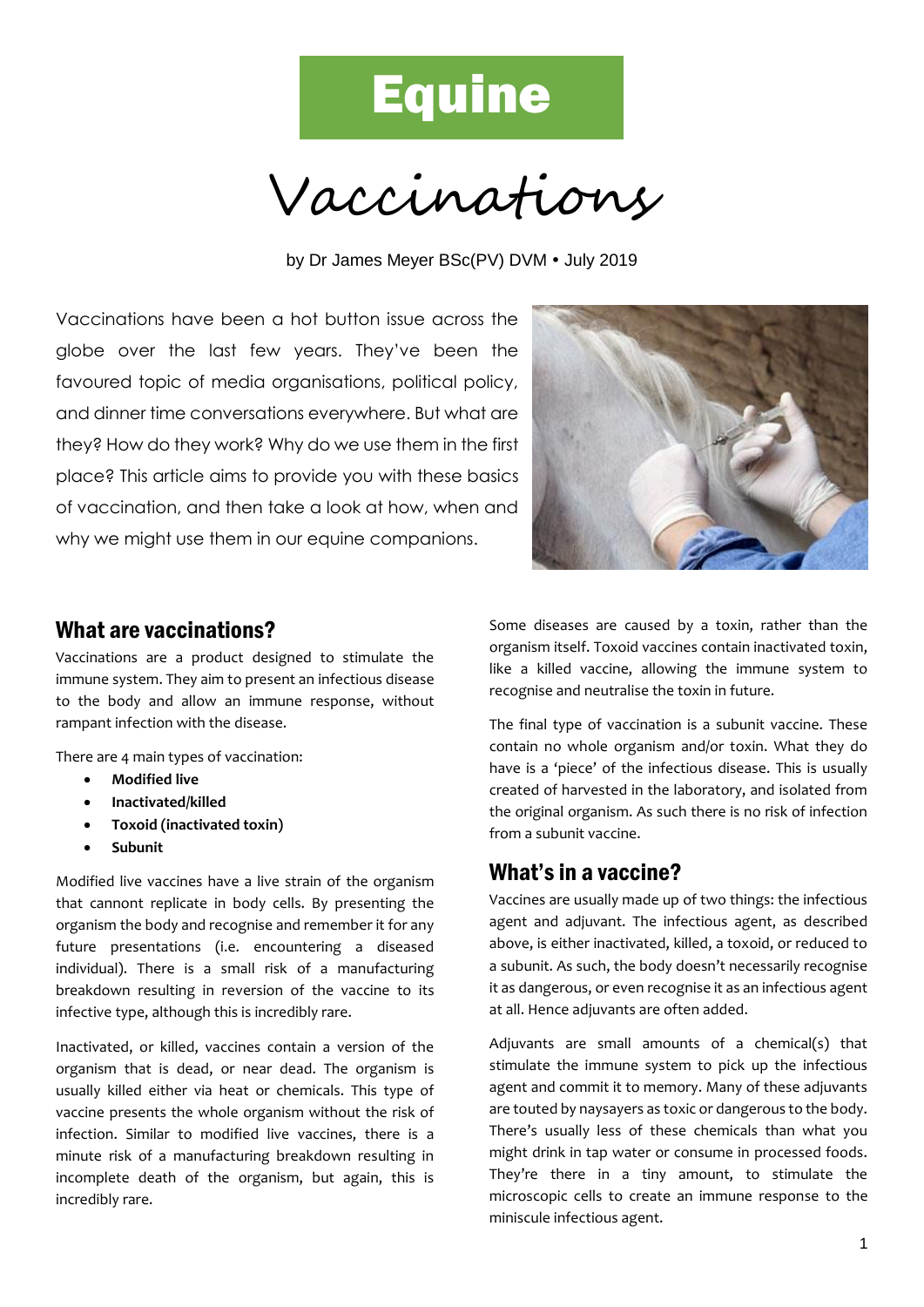### What to expect?

So what can you expect from vaccinations? Well first and foremost is fantastic protection against infectious diseases! They should be considered essential to the health management of our equine companions, but they should never be considered a complete silver bullet. Biosecurity, hygiene and management practices are still important in prevention and control of infectious diseases. This is because, just like us, some horses may not be able to be vaccinated. Their immune system may not have generated a memory of the disease, or they simply haven't been vaccinated.

Vaccines usually involve two or more injections in the primary course. This is because the immune system usually needs to have repeated presentations of a disease before it goes to the effort of committing it to memory. Initial presentation is often cleaned up by white blood cells, with a few tasked with 'taking note' of the abnormal substance. On repeat presentation, the body begins to recognise this as a common threat, and stores defence cells against that specific disease.

Once the primary course is complete, the body then stands guard against any future challenge by the infectious agent. Over time though, this protection begins to fade, as the body prioritises more common threats. Therefore, booster vaccinations are used to 'remind' the body that this disease is important, and to have defences ready. Each vaccine will stimulate the immune system memory for different lengths of time; hence they often have different booster periods.

#### Vaccination appointment

You may want to consider booking a vaccination appointment with your local veterinarian. This is an excellent opportunity for an annual physical examination. This important component of your horse's preventative care allows for a range of benefits. It's important to evaluate your horse's health prior to vaccination to ensure their body will generate an effective immune response. It also gives an opportunity to tailor the vaccination schedule to the patient's specific needs.

Routine health checks (rather than waiting until the proverbial hits the fan) facilitates early detection of any medical conditions and means treatment can be instigated before conditions become established. They're also a great opportunity to evaluate your nutrition and husbandry practices with your veterinary professional.

The specific vaccinations needed by a particular horse depend on several factors, such as; age, breed, sex, use, value, exposure risk, geographic location, pregnancy status, environment.

# Common equine diseases covered

There is a huge range of infectious diseases with important physical and economic detriments, that have had vaccinations developed against them. Below is a list of common equine diseases vaccinated against:

- Tetanus
- **Strangles**
- Hendra virus
- Herpes virus
- Rotavirus & Salmonella
- West Nile virus
- Influenza virus
- and many more

Tetanus & strangles are two of the most ubiquitous diseases in the equine industry, and hence the most commonly vaccinated against bugs. Hendra virus has been identified in recent decades, and due to its devastating mortality rates in both horses and humans, is becoming and ever-increasing consideration in equine vaccination schedules.

Herpes virus has a range of subtypes that can create neurological, respiratory and reproductive diseases, but are commonly vaccinated against in large breeding situations to try and prevent abortion storms. Rotavirus and salmonella are common causes of diarrhoea, especially in younger horses, and are often used together in breeding facilities.

Other diseases such as influenza and west nile virus are less common or eradicated here in Australia, but are common in other countries around the world, and hence are important to acknowledge in our global society.

#### **Tetanus**

Tetanus disease is caused by the *Clostridium tetani* bacteria. These bacteria produce the tetanus neurotoxin in the body. The bacteria can live in a spore form in the soil for many years, and commonly enters the body through wounds. It loves puncture wounds as it's an anaerobic bacteria; meaning it doesn't like oxygen.



**Tetanus spores commonly enter the body through puncture wounds, such as this nail in the hoof.**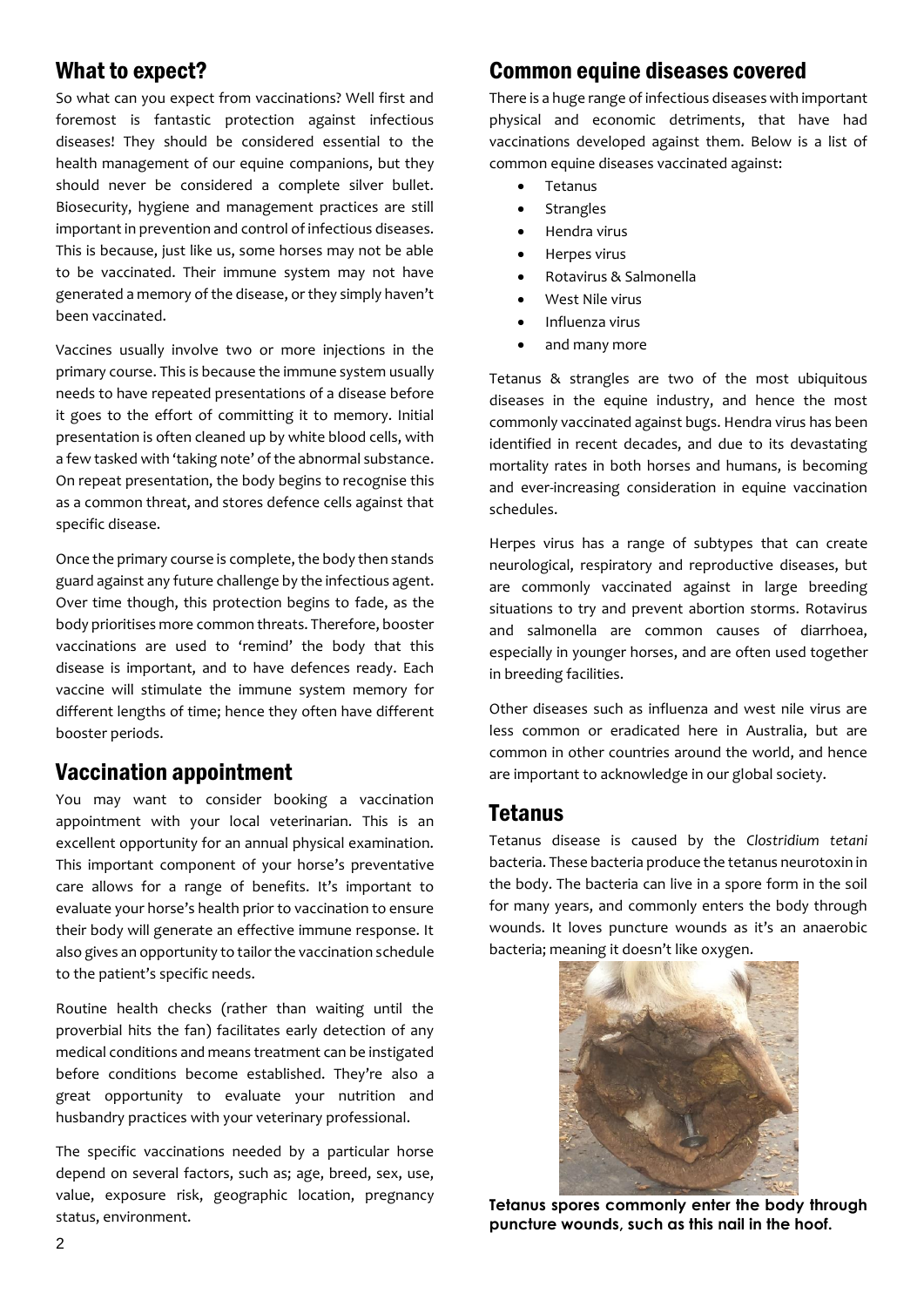The tetanus neurotoxin binds to the nerves in the spinal column preventing relaxation of the muscles. Sign of tetanus infection include: colic, stiffness progressing to generalised muscle spasticity ('sawhorse' stance), third eyelid prolapse. If left untreated it will inevitably lead to diaphragm paralysis and death via asphyxiation.



**Sawhorse stance common in tetanus infection. This is caused by every muscle 'firing' at once, causing rigidity and inability to move or relax.**

Tetanus can be prevented with the Equivac T vaccine. Produced in Australia by Zoetis, this vaccine contains a small amount of the toxin to stimulate a response. It provides long term coverage up to 4 years. However in unvaccinated/lapsed horses who sustain a wound, the antitoxin (Equivac TAT) needs to be used for short term neutralisation of the toxin.



**Equivac T (left) vaccine used to stimulate an immune response to the tetanus toxoid, and Equivac TAT (right) used to neutralise tetanus toxin in unprotected horses.**

#### **Strangles**

Strangles is caused by the bacteria *Streptococcus equi*, which has a number of different strains. This bacteria localises in the pharynx and lymph nodes under the jaw. It can cause nasal discharge, abscessation, skin necrosis and, in severe cases, asphyxiation. Horses with strangles infection often spike quite a high fever. It is highly contagious and spread by nasal pus.



**Thick nasal discharge in association with a high temperature may be an indicator of a strangles outbreak.**

Biosecurity and quarantine are vitally important in preventing the spread of infection. It is important not to let horses share food or water with horses or unknown vaccination status. Infected horses should be separated and all handling and feeding done last after other horses have been attended to. Keep separate equipment, or clean equipment, between infected and clear horses.

Equivac S, produced by Zoetis, is an inactivated vaccine against strangles. It doesn't include all of the strains of *Streptococcus equi*, but there is some cross-reactivity between them. The vaccine doesn't prevent the condition, but it makes the clinical signs less severe if your horses does contract the disease. Ideally rather than the face falling off, they simply have some nasal discharge and a fever. The vaccine also comes as the Equivac 2in1 which contains tetanus & strangles.



**Equivac S (top) is an inactivated vaccine to stimulate an immune response against the strangles bacteria. It also comes as a combination Equivac 2in1 (bottom) with tetanus for coverage against both common conditions.**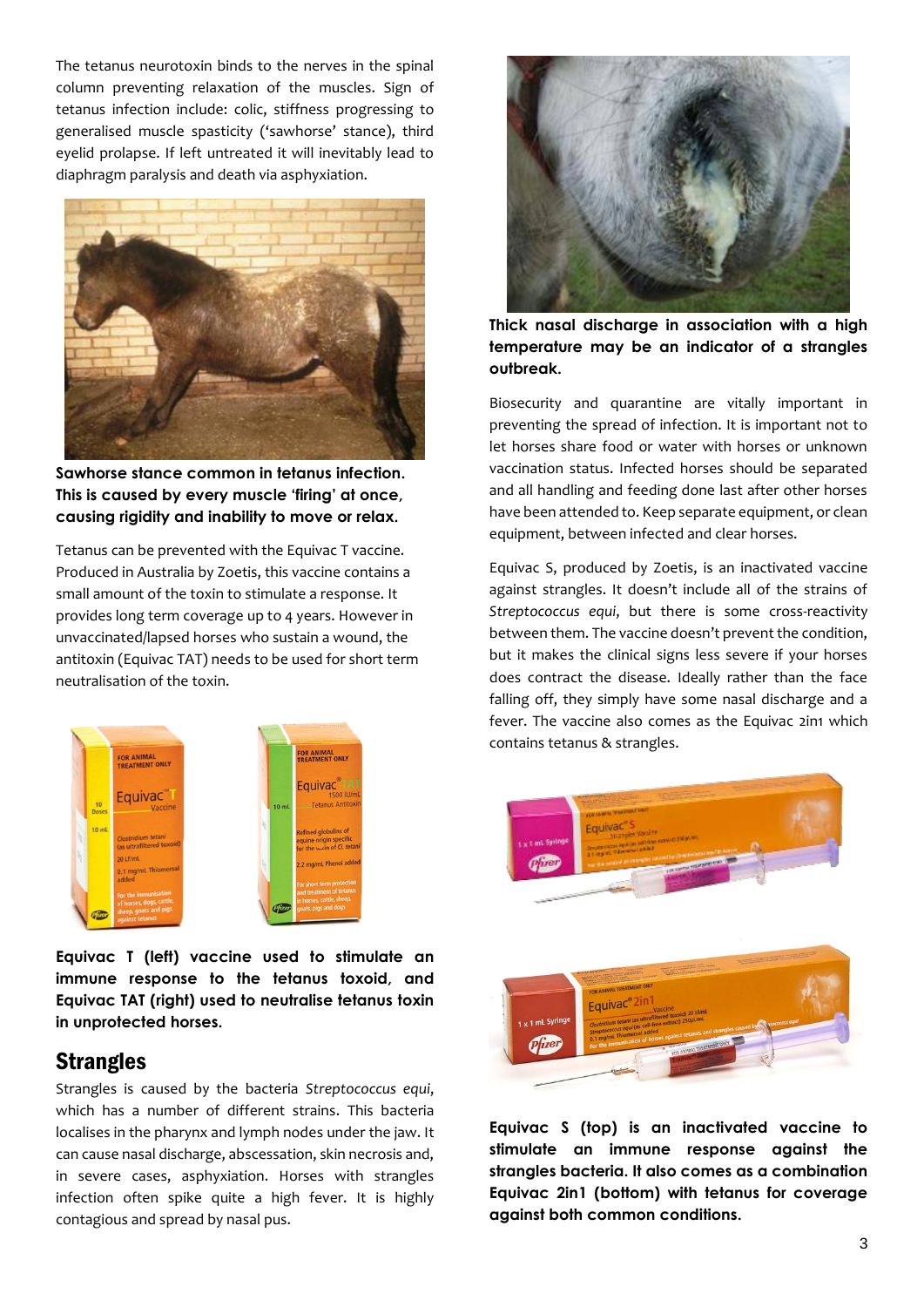

#### Hendra virus

Hendra virus (HeV) is a serious, potentially fatal virus that is spread from flying foxes to horses, and from infected horses to humans. 4 out of 7 people (57%) who have contracted Hendra virus have died, while the survivors experience ongoing debilitation. 100% of horses infected with Hendra virus have died (any 'survivors' are euthanised due to human health risks). Hendra outbreaks have been confirmed in Queensland and northern NSW and this is considered the endemic region (where Hendra infection naturally occurs).

The clinical signs of Hendra virus in horses are varied and may include the following; fever, increased heart and respiratory rates, nasal discharge, colic, ataxia, muscle twitching, recumbency, blindness and sudden death. Due to these varied signs, diagnosis of Hendra virus is impossible without laboratory confirmation which may take 2-4 days for a result.

The HeV vaccine has been developed and shown to provide complete protection from Hendra infection. There is no virus present in the vaccination, it is made using a protein unique to the virus, and contains the same adjuvants as those found in common tetanus and strangles vaccines. The confirmed adverse reactions are also the same rate and type as those of the other common vaccines.



**Equivac HeV vaccination against Hendra virus.**

There are a number of considerations for horse owners entering the endemic region with an unvaccinated horse. Treatment access may be restricted. A sick horse (i.e. travel sickness, colic, etc.) will have to be treated as a suspect Hendra case, due to Hendra's varied clinical signs. Veterinarians reserve the right to refuse treatment to unvaccinated suspected Hendra patients, as confirmed by the recent Queensland parliamentary enquiry. This may mean that your horse may not be able to get veterinary attention on the way to, during, or on the way home from the region.

Hendra testing takes 2-4 days for a result to be returned, which means in the case of a sick horse, treatment may be sub-optimal or delayed altogether for 48 hours or more. This is in order to comply with the workplace health and safety laws, and may result in suffering that could be avoided by prior vaccination.

In the devastating event of an actual Hendra outbreak, exposure to the lethal virus may have occurred to both horses and humans before the full magnitude of the situation is known. Horses can shed HeV for 3-5 days before showing any signs of illness. This may place your child's horse, your child, or yourself at risk.

In the event of an outbreak, regardless of human exposure or risk, the entire area will be placed on lockdown for a minimum of 30 days. Any humans exposed to infected horses will have to undergo monoclonal antibody treatments, while sick horses may be euthanised. However unexposed people, with vaccinated horses who were also not exposed, may be able to leave the quarantine zone earlier.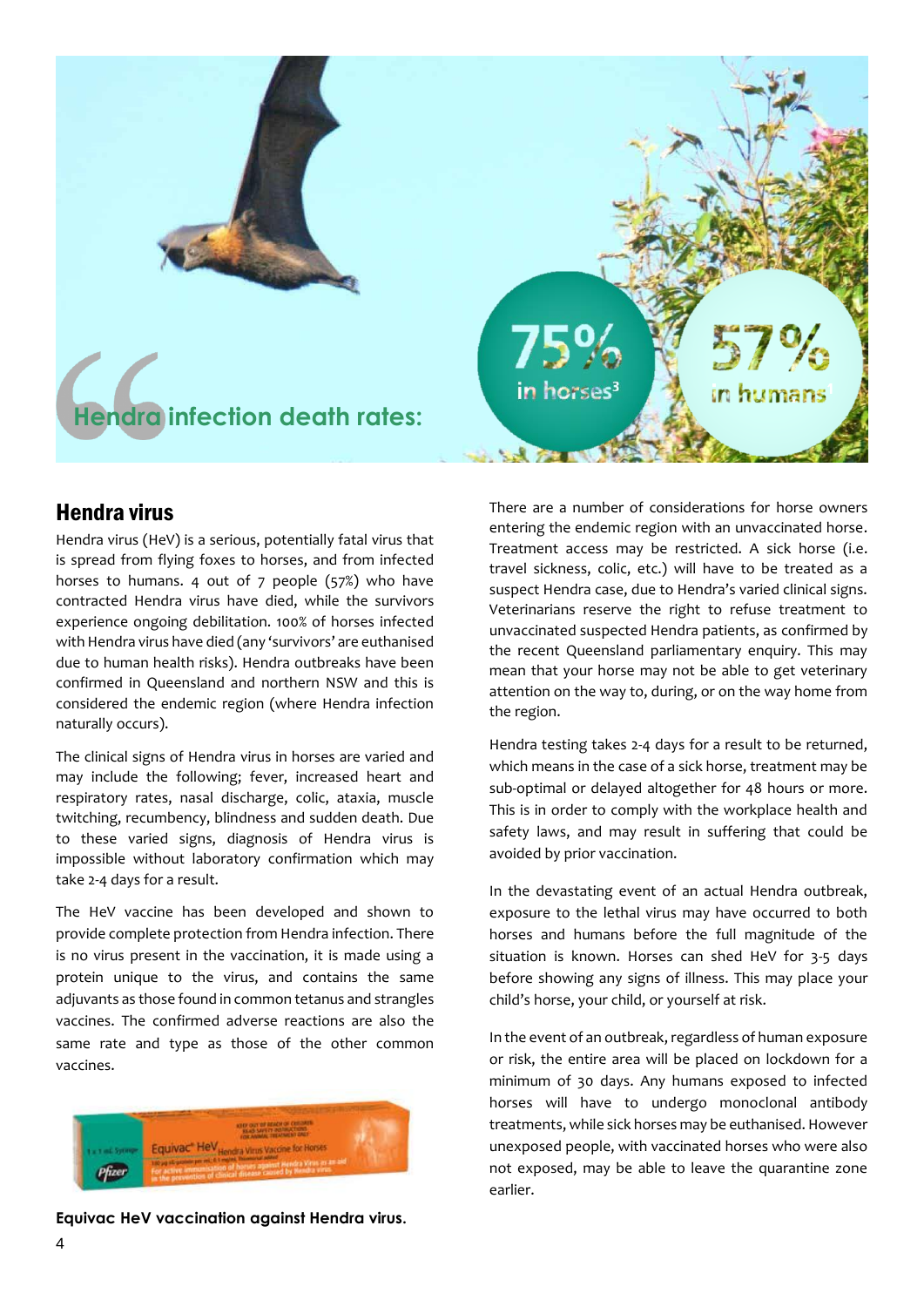| <b>Vaccination</b> | Age                            | <b>Disease</b>      | <b>Vaccine</b> |
|--------------------|--------------------------------|---------------------|----------------|
| 1 <sup>st</sup>    | 12 weeks                       | Tetanus & Strangles | Equivac 2in1   |
| 2 <sub>nd</sub>    | 14 weeks<br>(2 weeks later)    | <b>Strangles</b>    | Equivac S      |
| 3 <sup>rd</sup>    | 16 weeks<br>(2 weeks later)    | Tetanus & Strangles | Equivac 2in1   |
| 12 month booster   | 16 months<br>(12 months later) | Tetanus & Strangles | Equivac 2in1   |
| Ongoing protection | <b>Annually</b>                | Tetanus & Strangles | Equivac 2in1   |

Primary Industries and Resources South Australia (PIRSA) do not allow any horses showing signs of a notifiable disease (i.e. Strangles, Hendra, etc.) back into the state while the horse is showing clinical signs or until it has had a negative laboratory test. This means simple cases like colic, or mild respiratory infections, may not be allowed back into the state for a period of time. These risks can all be mitigated by use of the safe, highly effective, and accessible Hendra vaccine.

#### Herpes virus

There are multiple strains of the Herpes virus, including ones that cause neurological, respiratory and reproductive disease. Due to the large quantities of foetal materials (i.e. placental fluid, membranes) present at large breeding facilities, spread of Herpes virus is almost guaranteed. As such they commonly use the Duvaxyn EHV 1,4 vaccine, produced by Zoetis. This covers the 1 & 4 strains or equine herpes virus which are the ones that commonly cause reproductive problems.

#### Rotavirus & Salmonella

Rotavirus and salmonella (a bacteria) are known to cause diarrhoea in younger horses and foals. These can be covered by the Duvaxyn R and Equivac EST vaccines, both produced by Zoetis. Again, these are mainly used in large breeding facilities where outbreaks are more common.

# West Nile virus

Also called Kunjin virus, the West Nile virus is in the same family as Murray Valley encephalitis and Ross River virus. It causes a neurological disease and we had an outbreak of it in South Australia in 2011. The Duvaxyn WNV, produced by Zoetis, is currently available in America, but they are in the process of bringing it to Australia.

# Equine Influenza

Influenza virus is not currently present in Australia but is endemic in many other parts of the world. Some countries require vaccination prior to importing horses from Australia. We had an outbreak in the country in 2007, but

by a massive co-ordinated effort by industry, politicians and veterinarians, equine influenza was able to be eradicated.

# Vaccination schedule

The most common, standard, vaccination schedule for horses in South Australia can be found in the table at the top of the page. This would be for most horses travelling and competing, mixing with other horses. Tetanus is ubiquitous in the environment, and hence should be considered a core vaccination for ALL horses. Strangles, being spread via contact with other horses, should be included for any horses travelling or competing.

Other vaccinations are used based on a risk assessment. A risk assessment is based on two factors; the likelihood of something happening, and the consequence (or severity) if it does.

|            |            | Severity of Harm (Impact) |                |          |
|------------|------------|---------------------------|----------------|----------|
|            |            | Low (L)                   | Medium (M)     | High (H) |
| Likelihood | High (H)   | 3                         | 4              |          |
|            | Medium (M) | $\overline{2}$            | 3              | 4        |
|            | Low (L)    |                           | $\overline{2}$ | 3        |

**A basic risk assessment table. The risk scoring is as follows: trivial (1), tolerable (2), moderate (3), substantial (4), and intolerable (5). By assessing the likelihood of an event occurring (low to high) and its severity if it does (mild, moderate, severe), you can arrive at a level of risk for that occurrence.**

To put this in practice, lets use Hendra virus as an example. Any exposure to Hendra virus can potentially lead to death of a horse and/or human, making it instantly severe/high impact. The likelihood of exposure from feed/water contamination in South Australia is low. Therefore, it's already a moderate risk occurrence. Exposure to unvaccinated horses from, or travel to, QLD/NSW may increase the likelihood of it occurring, moving it to a substantial or even intolerable risk disease.